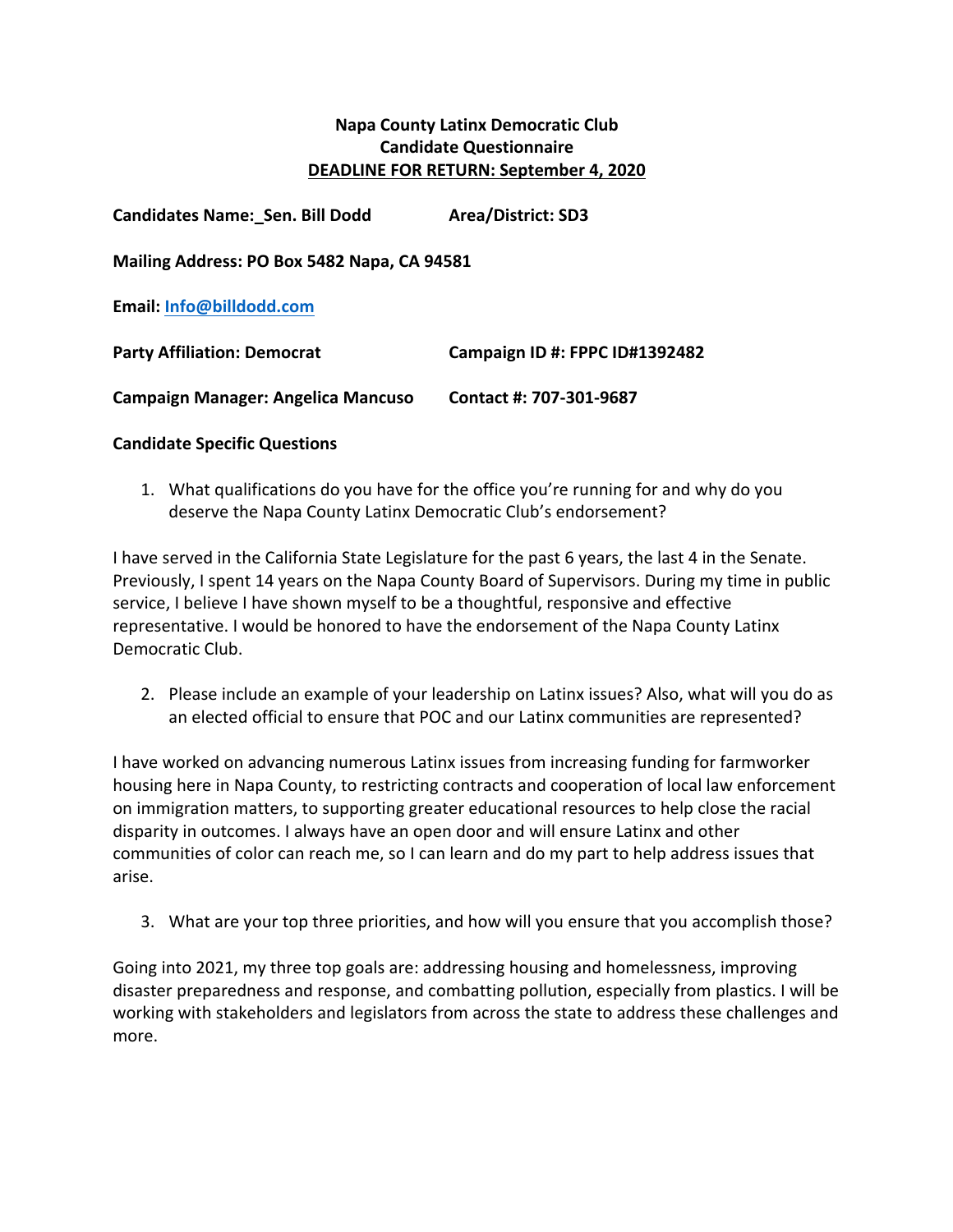## **Issues**

4. Latinx community members are often deemed essential workers, what will you do to mitigate the effects essential workers suffer during this pandemic, including your employees?

We need to ensure essential workers have the PPE and support they need. It's also critical that we push community level safeguards because the more reckless the general public is, the more our essential workers are put at risk in the course of their jobs.

5. How will you tackle the next upcoming natural and public health disaster and how will this plan actively engage the Latinx Community? What is your plan to ensure that disaster planning is culturally competent and provides language access?

I've supported laws requiring language access to disaster information and I will work to ensure it's implemented. I've worked very hard over the last several years, authoring over a dozen new laws, to ensure we're better prepared to prevent disasters and mitigate them when they do occur. 

6. What is your stance on Black Lives Matter? How do you link this movement to the needs of the Latinx community?

Simply put, Black Lives Matter. We all need to not only say it, but reflect it in our actions. This year I coauthored legislation to require independent investigations of fatal police shootings, ban chokeholds, and improve media access to protests, and I voted to allow the voters to restore affirmative action and to create a state commission on reparations. The Latinx community also faces many overlapping problems with the treatment in our criminal justice system and in the resources and opportunities available, so we must address those as well.

7. What is your stance on re-appropriating police funding? What does this mean to you in your role and what policies will you pursue to address this call to action?

Clearly the current model of policing is not working in many communities. We need to invest in non-police interventions where appropriate. Social workers and community resource specialists could often better respond to certain situations to resolve root causes and avoid escalation. I am supportive of such initiatives moving forward.

8. Families of all ranges continue leaving our community because it is too expensive for them to live here. Many families are doing long commutes in order to work here, therefore increasing their carbon footprint, missing on important family time, and much more. What is your commitment and plan to increase workforce housing so families that work here are able to live here? And what will you do to help keep families that are living here to remain here (e.g. increase the quality of life, health and wellness, youth and children activities, etc....)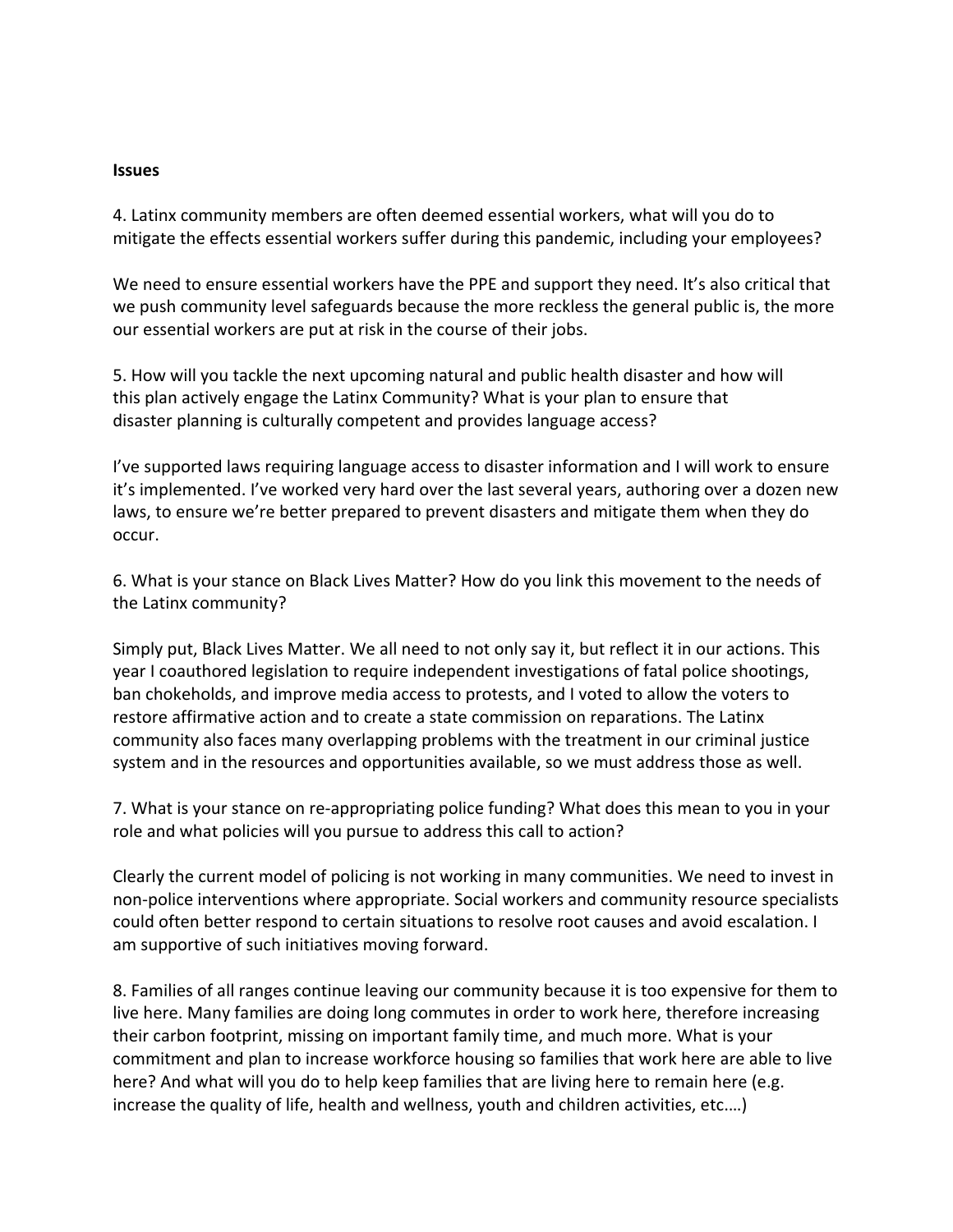The lack of affordable housing to accommodate our residents and workforce drives many of the problems we face. I have encouraged the development of workforce housing in Napa County, including on state property at the Yountville Veterans Home. I will continue pushing for this to come to fruition. Additionally, we generally need to make it easier to build more units. I've supported policies to streamline permitting and allow accessory dwelling units to be built by right. 

9. Do you believe it is the role of elected officials to take policy steps to assure adequate affordable housing? Yes.

9a. Specifically, what suggestions do you have to make housing more affordable? And would you support requiring new developments to set aside a certain percentage of affordable housing?

I have voted for policies that limit rent increases. However, the most important thing we can do is improve housing production. We need to make it quicker, easier and more affordable to build housing in California, especially infill housing and transit oriented developments.

10. According to a report from July  $28^{th}$ , 2020, homelessness has continued to increase for the last several years in Napa County. In 2016, 317 people were reported to be homeless. In 2020, it reported 464 people. What can you do in the role you're running for to address this important and growing issue?

Homelessness is one of California's foremost challenges. I have worked with the Governor and legislative leaders to push for increased funding and common sense policy changes. Project HomeKey is an important step, which will help house thousands of Californians. However, there is much more we need to do, and I am committed to being part of the solution.

11. In the role you're running for, what can you do to help ensure that transportation meets the needs of youth, working people, families, and seniors?

Transportation is one of the great challenges facing our communities, especially here in Napa County where we get an influx of workers and tourists on a daily basis. I've been actively engaged in our transportation issues for 20 years, since I was on the Board of Supervisors. In the Legislature, I have helped secure critical funding for transportation and transit improvement projects here locally.

12. What action steps will you take to diversify the local workforce in your city or town? Additionally, what hiring processes will you pursue to increase the diversity of your City/Town's staff, and boards and commissions?